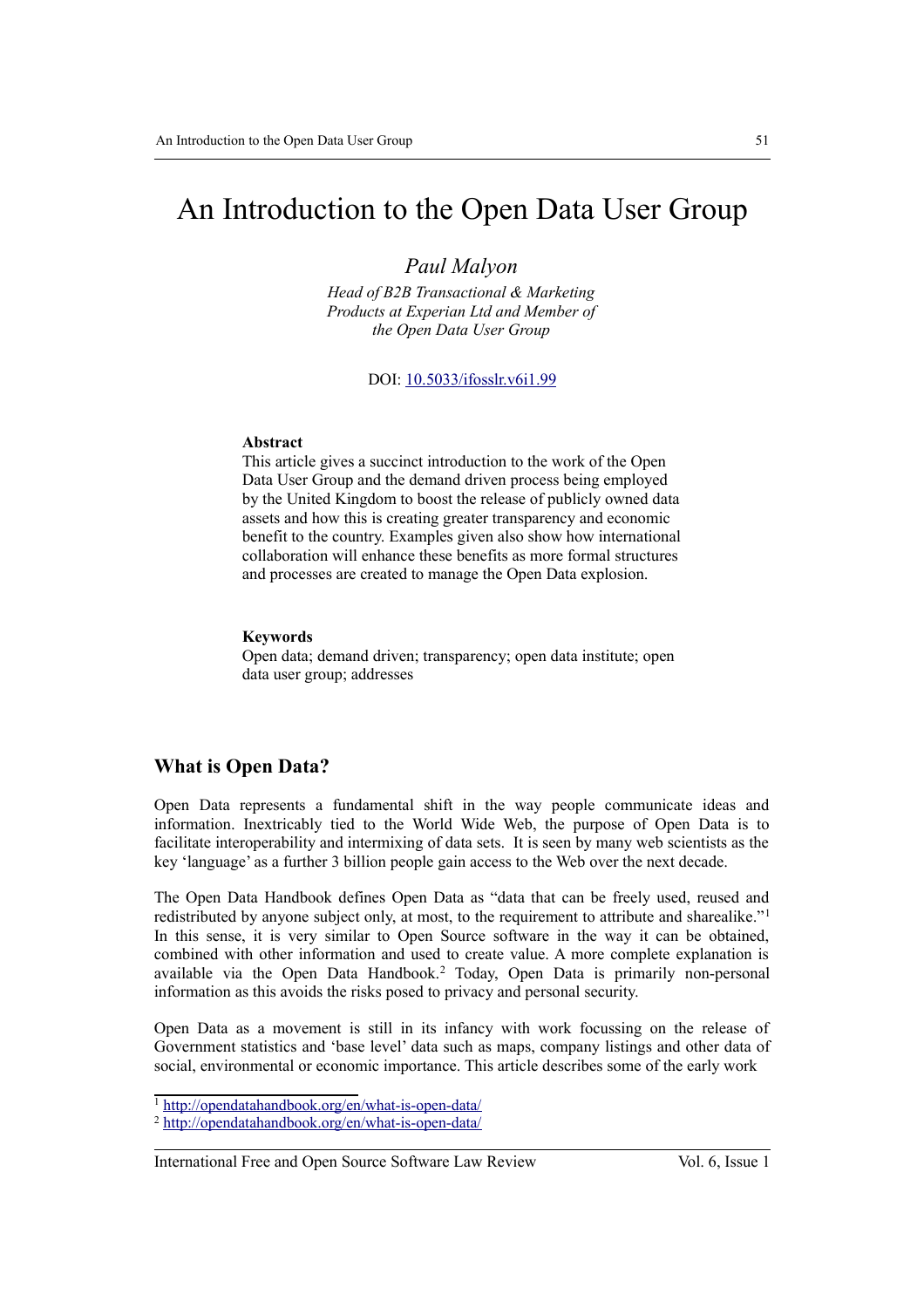in the UK and further afield to bring Open Data to the masses as part of a drive for greater transparency and sharing of information, as well as how this 'public sector first' approach is beginning to influence the world of big business.

### **The Open Data Movement**

The growth of Open Data in the UK is linked inexorably to the growth of the web by several things, with the most obvious being the name Sir Tim Berners-Lee.<sup>[3](#page-1-0)</sup> This article will come back to him later. However, there are some clear parallels to be drawn immediately between the Web and Open Data. The Web was intended for use by anyone, for free and for any purpose. Open Data is exactly that: information released for Free (or at most with a costrecovery charge) which can be used, re-used and combined with other information or software tools to create a service, product or dataset that can then be shared or sold. Open Data is often available as raw information in a spreadsheet and increasingly as an API (or direct software link) for easy use by developers and data scientists. Importantly, there should also be no control on what the data can be used for (other than the normal lawful purposes governed by state personal data protection and other laws).

Open Data in its most simple and common guise is often made up of the information collected or created by public bodies in the course of providing services to tax payers, for example: maps, addresses, rail stations, weather forecasts and tax receipts. Such bodies often build up vast quantities of reference data and transactional results (e.g. whether or not your child's school had a good pass rate in GCSE Geography). That data may be used to improve those services, recoup the cost from other agencies or publish statistics every now and then, such as the Census or GDP.

In the past, this data was either locked away within the agency that collected it or sold to the open market for rather high prices with very complex and restrictive licenses designed to prevent onward sale and reuse (or at least make some more money from any reuse!). Good examples of this practise include Ordnance Survey<sup>[4](#page-1-1)</sup> maps or Royal Mail postcode data<sup>[5](#page-1-2)</sup> – all of this data built by government agencies in order to serve their citizens. This data is paid for by taxes but then sold back to those same citizens for a profit.

Open Data is different – the agencies releasing it have realised that you've already paid for it, it's not 'secret' or personal and you have a right to see the information and use it for the benefit of your business or community. It also serves the notion of 'transparent government' as it shows you (or more commonly, investigative journalists) what your tax money is spent on; giving you the opportunity to hold those in power to account and make an informed choice on election day. As an added bonus, this extra scrutiny makes it easier for public bodies to find efficiencies and improve services.

### **The UK Open Data Structure**

As with everything involving Government, the number of bodies involved in Open Data weaves a complex web. I'll try to simplify this as much as possible and identify only the key

<span id="page-1-0"></span><sup>3</sup> <http://www.w3.org/People/Berners-Lee/>

<span id="page-1-1"></span><sup>&</sup>lt;sup>4</sup><http://www.ordnancesurvey.co.uk/business-and-government/products/index.html>

<span id="page-1-2"></span><sup>5</sup> <http://www.poweredbypaf.com/>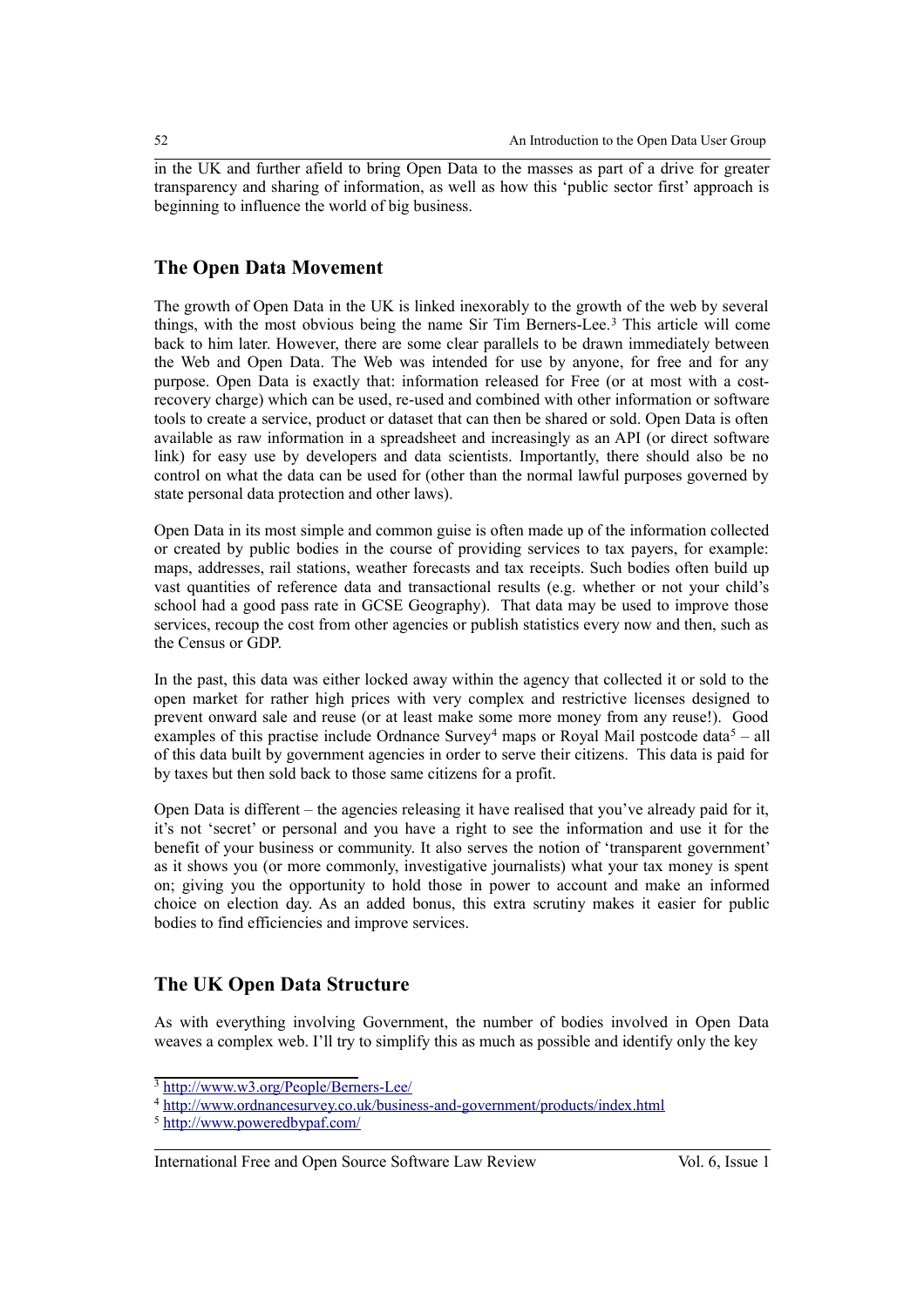people, bodies and processes and consider the process which applies when a person or body seeks to have some data held by the public sector released as open data.

The body tasked with collecting requests for data is the Open Data User Group<sup>[6](#page-2-0)</sup> (ODUG). The ODUG is an independent body set up by the Cabinet Office to be the voice of the users of public sector information. For example, citizens using apps to locate the nearest bus stop and the businesses building those apps. Requests for access to public sector data may be made through a process administered by the Cabinet Office called the Data.gov.uk Data Request Mechanism. The Cabinet Office reviews such requests in conjunction with ODUG as discussed below.

Made up of representatives from commercial data users large and small, academia, the public sector and so on, ODUG, in addition to collecting requests, is tasked with receiving feedback on existing open datasets (including licensing, access & quality) and taking this to government to encourage the release of quality open data that will benefit the widest possible audience. Requests are made via the data.gov.uk website and are usually public – this transparent method allows for the community to be involved early and support requests or point the requester in the right direction if the data is already available or is not a governmentheld dataset. At time of writing, the data.gov.uk portal had received 789 requests since September 2012[7](#page-2-1) .

The requests are then filtered down by ODUG. Many requests can be dealt with simply and quickly by the Cabinet Office's Transparency Team (a group of civil servants tasked with encouraging other departments to open up their data). More complex requests are worked into a business case (often involving the original requestor and other interested parties) which can then be taken to the next group of stakeholders – the Public Sector Transparency Board<sup>[8](#page-2-2)</sup>.

The Public Sector Transparency Board is responsible for the wider transparency agenda (of which Open Data is only one part) with membership ranging from the likes of Sir Tim Berners-Lee (inventor of the World Wide Web) and Sir Nigel Shadbolt (Chairman of the Open Data Institute and Professor of Artificial Intelligence at Southampton University) to Dr Rufus Pollock (Open Knowledge Foundation<sup>[9](#page-2-3)</sup>) and various business leaders. This group has a wider remit advising government on greater transparency to create more interest in the political process from the general public, to encourage more collaboration between the public and private sectors, and to create the environment for economic growth.

The Public Sector Transparency Board will review the business cases and (where required) liaise directly with the relevant body to further the request or ask ODUG to continue their work to strengthen the case in specific areas.

In many instances though, business cases are taken directly to government bodies by the Cabinet Office's own Transparency Team who work closely with ODUG. This can lead to 'quick wins' in areas of quality assurance or licensing, or simply speed up release schedules.

While the above may sound complex, the Data Request Mechanism can be simplified as follows.

1. A request for data is made on data.gov.uk (either for new data or improvements to

<span id="page-2-0"></span><sup>6</sup> <http://data.gov.uk/odug>

<span id="page-2-1"></span><sup>7</sup> <http://data.gov.uk/odug-roadmap>

<span id="page-2-2"></span><sup>8</sup> https://www.gov.uk/government/groups/public-sector-transparency-board

<span id="page-2-3"></span><sup>9</sup> <https://okfn.org/>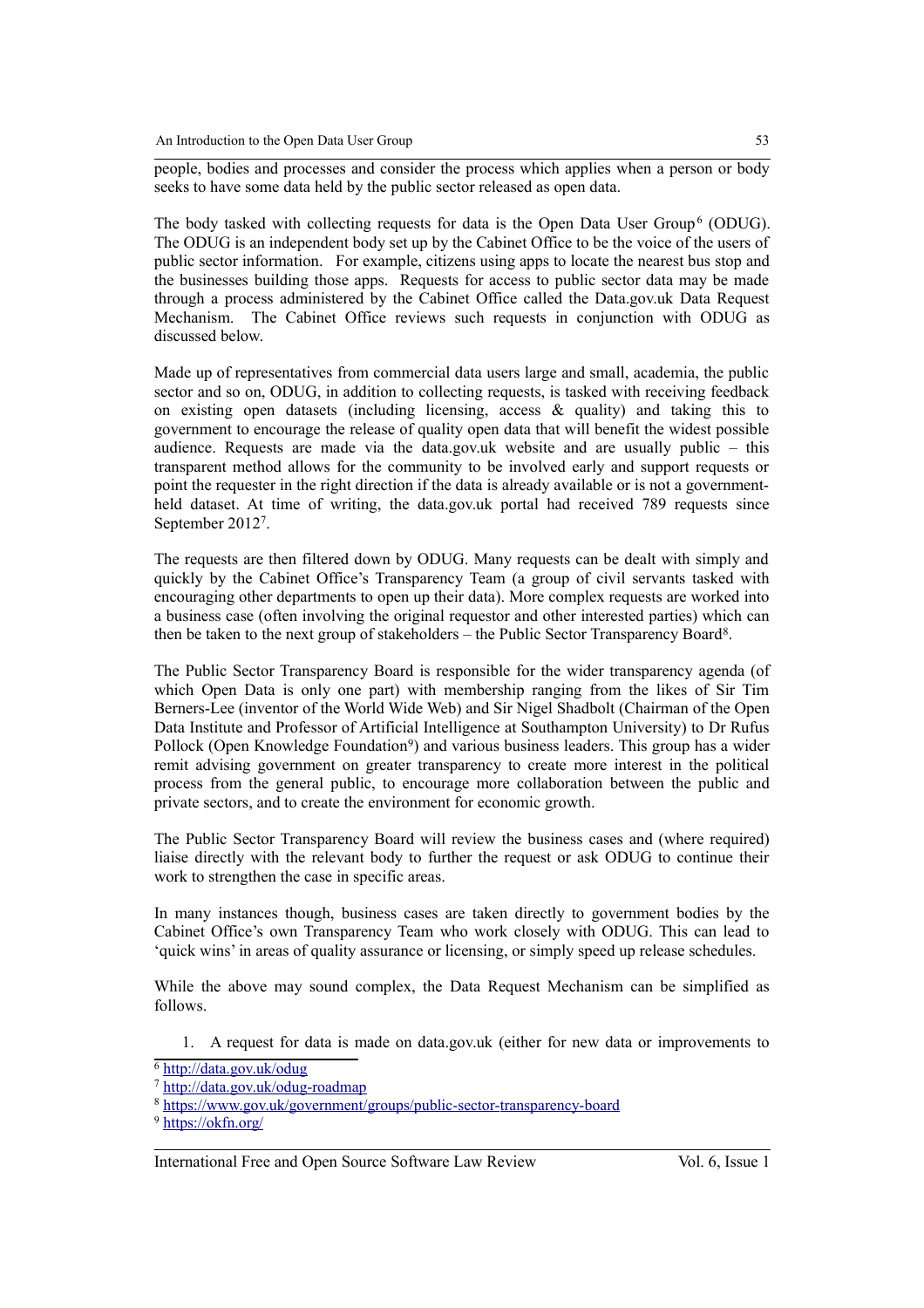current data).

- 2. Requests are assessed by ODUG and Cabinet Office.
	- a. Complex requests go into an ODUG Business Case template.
	- b. Simple requests are processed by Cabinet Office and the relevant Department (e.g. fixing a broken link or updating a dataset).
- 3. Business Case is published on data.gov.uk and discussed by Public Sector Transparency Board.
- 4. Data owner (Department) responds to the request.
- 5. Data is released (often following further consultation) or a reason for non-release is given.

The UK is a leading light in Open Data. All of the work going on with the Transparency Board, ODUG and various other sector or department-specific groups contributes to the Transparency Agenda. This thought leadership can be highlighted best via two other groups (while not connected directly to the data request mechanism they are still of great importance) – the Open Data Institute and the Open Government Partnership.

### *The Open Data Institute*

Set up in 2012 by Sir Tim Berners-Lee & Sir Nigel Shadbolt with £10m of government funding (to be matched by private sponsorship over  $5$  years); the Open Data Institute<sup>[10](#page-3-0)</sup> (ODI) was born from the work of the two Knights pushing successive governments to invest in technology and data innovation via the Public Sector Transparency Board<sup>[11](#page-3-1)</sup>, Technology Strategy Board<sup>[12](#page-3-2)</sup> (now known as Innovate UK – a group set up to fund and champion economic growth based around tech industries) and other outreach work.

The ODI has set out to be the hub of open data innovation in the  $UK - training$  data scientists with universities and schools, mentoring start-ups, training public servants and existing businesses and liaising with other groups to improve the infrastructure that supports innovation (for example, working with ODUG on business cases). The ODI have extended this role by offering Open Data Certificates to public sector bodies (and private organisations) who publish Open data to signify the quality, usefulness and openness of the data.

While a UK-only organisation, the ODI has garnered international attention with over 30 governments from around the world visiting their Shoreditch base to talk about setting up their own franchise (with more than a dozen 'nodes' now active in locations such as Dubai, Gothenburg & Chicago). This influence on global open data initiatives leads us nicely onto the other significant piece of the jigsaw.

<span id="page-3-0"></span><sup>&</sup>lt;sup>10</sup><http://theodi.org/>

<span id="page-3-1"></span><sup>11</sup> <https://www.gov.uk/government/groups/public-sector-transparency-board>

<span id="page-3-2"></span><sup>12</sup> <https://www.gov.uk/government/organisations/innovate-uk>

International Free and Open Source Software Law Review Vol. 6, Issue 1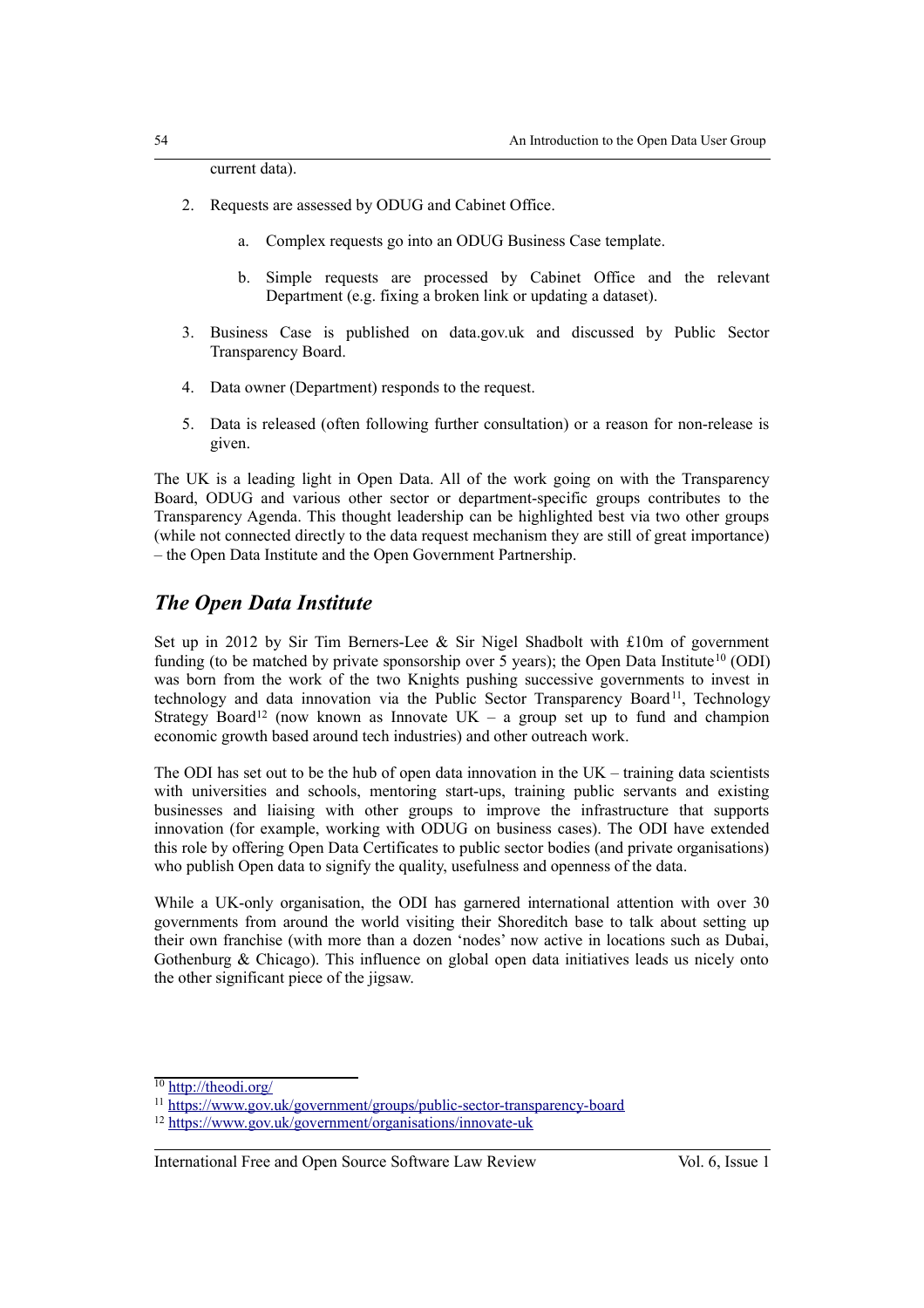# *The Open Government Partnership*

This group of around 60 nations has committed to the principles of transparent government and working with civil society to encourage the release of data to provide informed choices and strong accountability. Countries involved range from Mexico to Sweden to Kenya and beyond.

The UK co-chaired the group (alongside Brazil) in 2013 and used the OGP[13](#page-4-0) summit in October that year to release the first draft of the UK National Information Infrastructure (a plan for a single store of key datasets – mainly open – that are required for the efficient running of UK society, such as public service locations, company identifiers and transport data)<sup>[14](#page-4-1)</sup> and announce a 'Beneficial Ownership' database<sup>[15](#page-4-2)</sup> of companies. This database identifies those people who have beneficial ownership of a company. This assists with the more efficient collection of business taxes and helps tackle certain tax avoidance techniques. Many OGP members announced significant new commitments to open government and many other countries announced their intention to join.

The OGP could be regarded as something of a talking shop but aims to work across global borders to build opportunities for experiences to be shared and progress to be encouraged. The effectiveness of the OGP will be easier to judge once all of the commitments made in 2013 are enacted.

### **So what does all of this mean?**

The Open Data movement is a global process that is linked to the open government agenda to offer greater transparency, accountability, choice and ultimately opportunities for efficiency within government as well as economic / social opportunities outside of it.

The UK has been at the vanguard of making government more transparent and looking for opportunities to enable economic growth using open data.

While progress has been mixed, a few good examples help to explain the opportunity.

### *Case Study 1 - The NHS – saving money through data sharing*

Work by Mastodon C (one of the start-ups mentored at the ODI), Health Care UK and the writer of Bad Science (Dr Ben Goldacre) demonstrated the potential size of savings available to the NHS if prescribing doctors switched from branded to cheaper, non-branded alternatives of common drugs. The specific example examined statins (used to prevent cardiovascular problems) and highlighted that even though doctors were advised to use the cheapest available product (from 81p per prescription) versus more expensive (up to £20), branded versions, this was not what was actually happening on the ground.

<span id="page-4-0"></span><sup>13</sup> <http://www.opengovpartnership.org/>

<span id="page-4-1"></span><sup>&</sup>lt;sup>14</sup><http://data.gov.uk/dataset/national-information-infrastructure>

<span id="page-4-2"></span><sup>&</sup>lt;sup>15</sup> [http://www.theguardian.com/politics/2014/apr/21/vince-cable-public-register-company](http://www.theguardian.com/politics/2014/apr/21/vince-cable-public-register-company-ownership)[ownership](http://www.theguardian.com/politics/2014/apr/21/vince-cable-public-register-company-ownership)

International Free and Open Source Software Law Review Vol. 6, Issue 1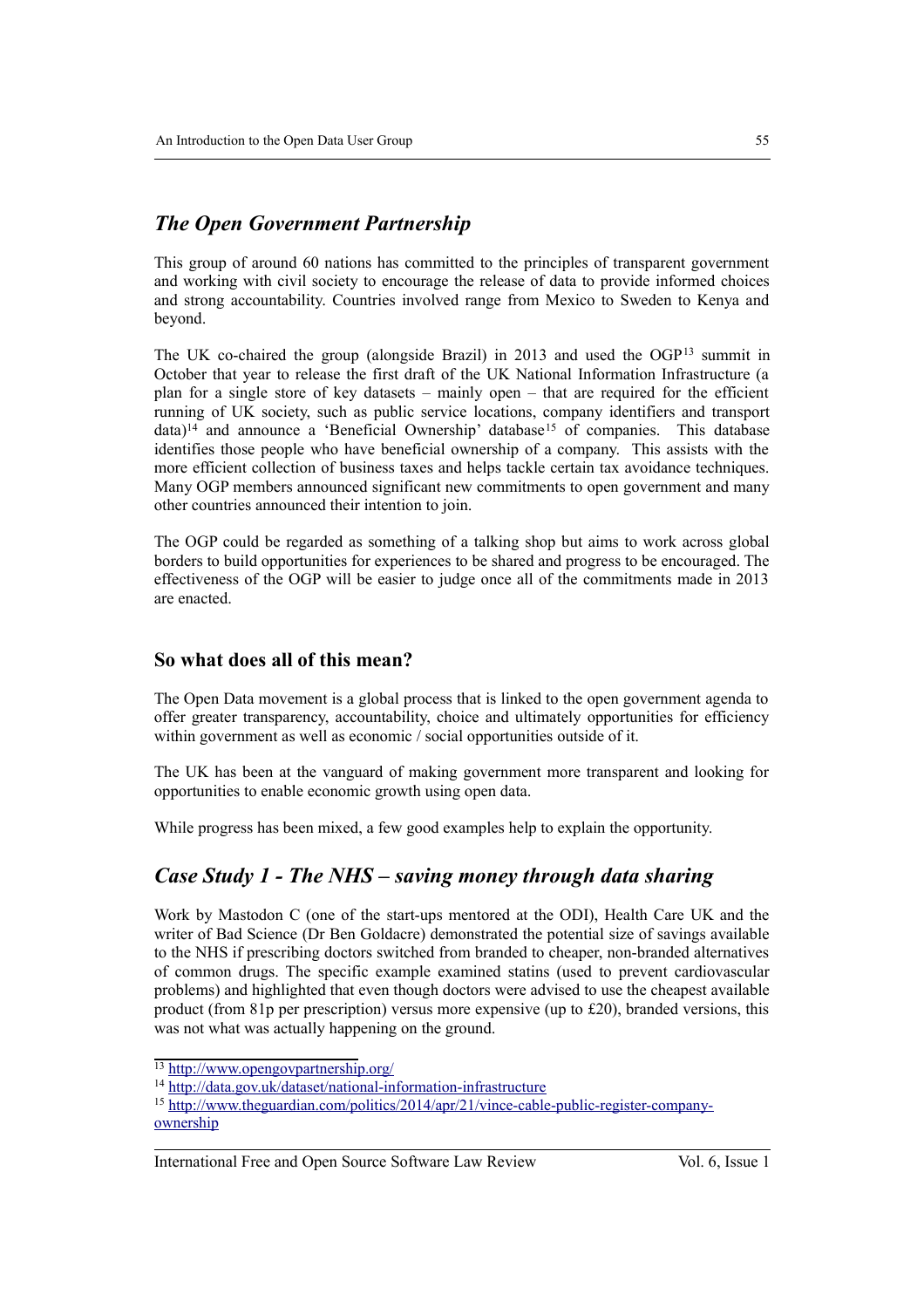It's important to note that studies found all versions of the drug were equally safe and effective for patients so there really was no good reason to prescribe the expensive alternatives.

The study examined 37 million rows of data and found potential monthly savings of £27m if prescriptions of the two branded versions had been switched to cheaper alternatives<sup>[16](#page-5-0)</sup>.

The team noted that previous studies had estimated potential savings of over £1 billion per year across a number of drug types. This specific example shows how simple it would be to save money on the NHS budget to direct to new drugs, hospital buildings or other services.

If more NHS data (including anonymous outcome data) is made available, there are many potential uses for savings, faster new drug studies and informed choice for patients across the board.

In 2013 the UK government announced the Care.data<sup>[17](#page-5-1)</sup> initiative. This met with public outcry because of the perceived lack of consultation on plans to share patient outcome data from GPs with other public bodies and private businesses. The Care.data experience shows that there is still work to be done to educate society (and government) on the risks and benefits of sharing data (although sharing data is not the same as Open Data, the two are closely linked).

# *Case Study 2 - The Birmingham Civic Dashboard*

Between August 2011 and May 2013 the Birmingham Civic Dashboard ran in order to study the way people interacted with Birmingham City Council, what services they wanted, when and where. Using open mapping data from the Ordnance Survey, the team from developer Mudlark made a simple to use tool for council workers and the public to view the kinds of requests at different times of day to get a better understanding of the issues affecting people and how the council responded to them.

All of the resulting data was also made available in an Open form for others to download<sup>[18](#page-5-2)</sup>.

This kind of engagement could be rolled out further within local authorities or even nationally to help tax payers understand where their money goes, the kinds of services available to them and then choose what they need, where and when. For government bodies, they would be able to direct their resources at what was needed most in much shorter timescales based upon actual data rather than long term estimates.

# *Case Study 3 - Data.gov.uk Data Request Mechanism*

The Cabinet Office manages a mechanism, called the Data.gov.uk Data Request Mechanism, which allows the wider 'data community' to actively influence the release of data by the UK public sector.

<span id="page-5-0"></span><sup>&</sup>lt;sup>16</sup> http://www.economist.com/news/britain/21567980-how-scrutiny-freely-available-data-might[save-nhs-money-beggar-thy-neighbour](http://www.economist.com/news/britain/21567980-how-scrutiny-freely-available-data-might-save-nhs-money-beggar-thy-neighbour)

<span id="page-5-1"></span><sup>17</sup> <http://www.nhs.uk/NHSEngland/thenhs/records/healthrecords/Pages/care-data.aspx>

<span id="page-5-2"></span><sup>18</sup> <http://civicdashboard.org.uk/>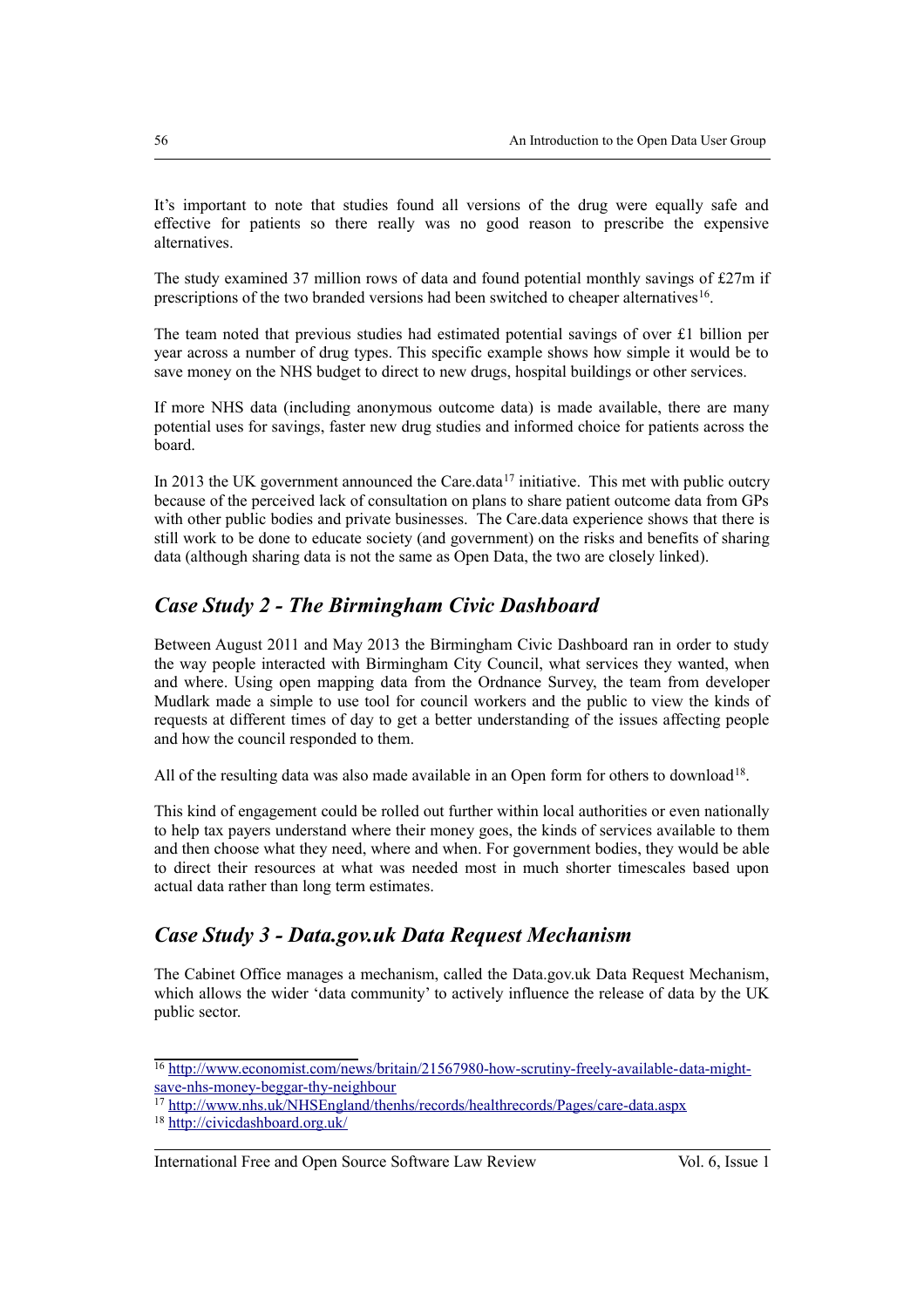Requests are regularly reviewed with the ODUG to identify quick wins and those requests that require a full benefits case to demonstrate the value to the relevant data owner.

Since the current process was introduced in autumn 2012, datasets released (or scheduled for release) include historic house prices from the Land Registry<sup>[19](#page-6-0)</sup> and the Charities register. Benefits cases published in the first year included the VAT register<sup>[20](#page-6-1)</sup> (which has led to a key announcement in the UK 2014 budget on the release of this data), an open national address register (now being actively pursued by the ODI), Energy Performance Certificates (still under consideration), data on vehicle registrations and stolen vehicles (currently under consultation) among several others.

The key examples here have changed attitudes in the relevant departments leading to open consultations on how best to release the data rather than reasons not to release it. The ODUG and its group of stakeholders are also helping the government respond to key issues such as the flooding in England in the winter of 2013/14 via the release of data and a #FloodHack event. This led to the historic announcement from the Environment Agency to become a completely 'Open Data' agency.[21](#page-6-2)

In short, the work of ODUG in representing the economic and social needs of the data community is contributing to shift the position of government on open data from *one of those things that had to be done to tick a box for the Minister* to *a real opportunity to innovate, change behaviours and create significant benefits*.

### **Building for the future**

As everything above hopefully explains, the journey towards total Open Data and transparent governance is progressing nicely but there is still more to do. The UK Public Administration Select Committee recently published a report pointing out that while progress is being made, some serious mistakes must never be repeated<sup>[22](#page-6-3)</sup> (with specific reference to the privatisation of the Royal Mail Postcode Address File).

In the example of the Postcode Address File (PAF), there is a clear need for a single, accurate and Open address register for purposes beyond delivering mail. The Census requires addresses to ensure that everyone can take part (with the 2011 Census having to spend £7 million on creating their own address file due to restrictions on PAF). There are also growing requirements for addresses in fields such as navigation, mobile application development and the delivery of crucial public services (everything from getting an ambulance to the right place to planning where to build much needed social housing).

Without an Open address register, much of the benefit of Open Data is lost. This is why ODUG used its Release of Data Fund to help the ODI pilot the first phase of a program to create an Open Address Register<sup>[23](#page-6-4)</sup> with further funding confirmed in November 2014.

Evidence presented to the committee indicates a great deal of positivity but a real need to

<span id="page-6-0"></span><sup>&</sup>lt;sup>19</sup><http://www.landregistry.gov.uk/market-trend-data/public-data/price-paid-data>

<span id="page-6-1"></span><sup>&</sup>lt;sup>20</sup> http://data.gov.uk/benefits-of-releasing-an-open-vat-register

<span id="page-6-2"></span><sup>&</sup>lt;sup>21</sup> http://us6.campaign-archive2.com/?u=e7311d49e9ac144a359ee2a96&id=206953c7ad

<span id="page-6-3"></span><sup>&</sup>lt;sup>22</sup> [http://www.parliament.uk/business/committees/committees-a-z/commons-select/public](http://www.parliament.uk/business/committees/committees-a-z/commons-select/public-administration-select-committee/news/open-data-substantive/)  [administration-select-committee/news/open-data-substantive/](http://www.parliament.uk/business/committees/committees-a-z/commons-select/public-administration-select-committee/news/open-data-substantive/)

<span id="page-6-4"></span><sup>&</sup>lt;sup>23</sup> <http://theodi.org/news/383k-government-grant-released-to-create-uk-open-address-list>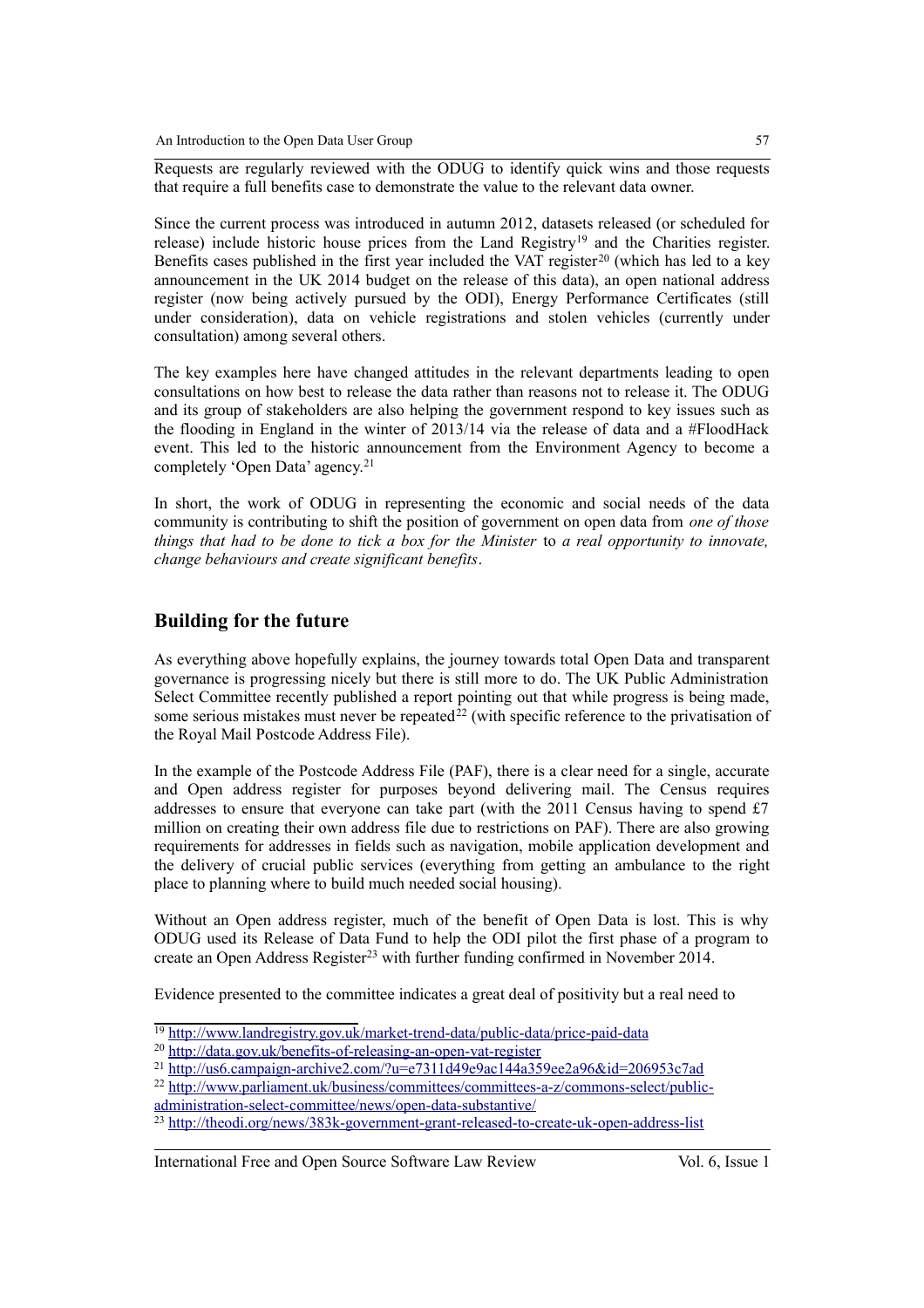change attitudes in certain sectors of Government from one of caution to one of support.

Common themes in the submissions made include short term costs to release data, loss of revenue where data is currently sold (for example, Royal Mail PAF or OS MasterMap) and fears from privacy lobbyists and sections of the media (for example, how anonymous can you make medical records so that they are useful but not an invasion of privacy?). However, this final point is more to do with Data Sharing (which can be the sharing of private, personal or sensitive data for specific uses rather than free and unrestricted use) than Open Data – another area of confusion that needs to be addressed.

Recent moves by the EU to introduce new Data Protection regulations across the bloc (with added impetus provided courtesy of the NSA hacking scandal) could create tensions between transparency advocates and the privacy lobby. Careful education of citizens and politicians is required.

Closer to home, ODUG will focus on the following key areas:

1. The National Information Infrastructure:[24](#page-7-0) Announced in October 2013, the NII was an attempt by the UK government to 'codify' what should be included in a basic toolbox of data assets that could be used as the backbone for all data-based decisions. For example, this 'infrastructure' could be obvious datasets on transport networks, costs and timetables or more fundamental, such as the basic locations of all public services in the country. After some slow progress, the ODUG and Cabinet Office are working to re-invigorate the programme to define what should form the basis of our national Open Data toolkit.

2. Open Address Register:[25](#page-7-1) Thanks to a 'Release of Data Fund' managed by ODUG, work is beginning to create an Open and free address register to form the backbone of the NII and all other open data opportunities. This is being led by the ODI.

This doesn't mean that work on data requests and other funding requests will stop. ODUG are regularly supporting[26](#page-7-2) agencies and NGOs to release and make use of Open Data [27](#page-7-3) and will continue to hold the public sector to account whenever the call to 'give us our data' is resisted.

The real task now is for businesses, academia and public sector experts to unite to put across the strongest case for more anonymous open data to be released but with the strongest possible sanctions against its use for nefarious means. The UK is lucky; ODUG, ODI, Transparency Board and large network of experts means we are well placed to make the case to do more and take balanced risks to benefit society.

<span id="page-7-0"></span><sup>&</sup>lt;sup>24</sup> http://data.gov.uk/blog/the-national-information-infrastructure-where-are-we

<span id="page-7-1"></span><sup>&</sup>lt;sup>25</sup><http://theodi.org/blog/open-addresses-discovery-phase>

<span id="page-7-2"></span><sup>26</sup> <http://data.gov.uk/blog/funding-agreed-important-new-open-data-projects>

<span id="page-7-3"></span><sup>27</sup> <http://data.gov.uk/blog/release-data-fund-update>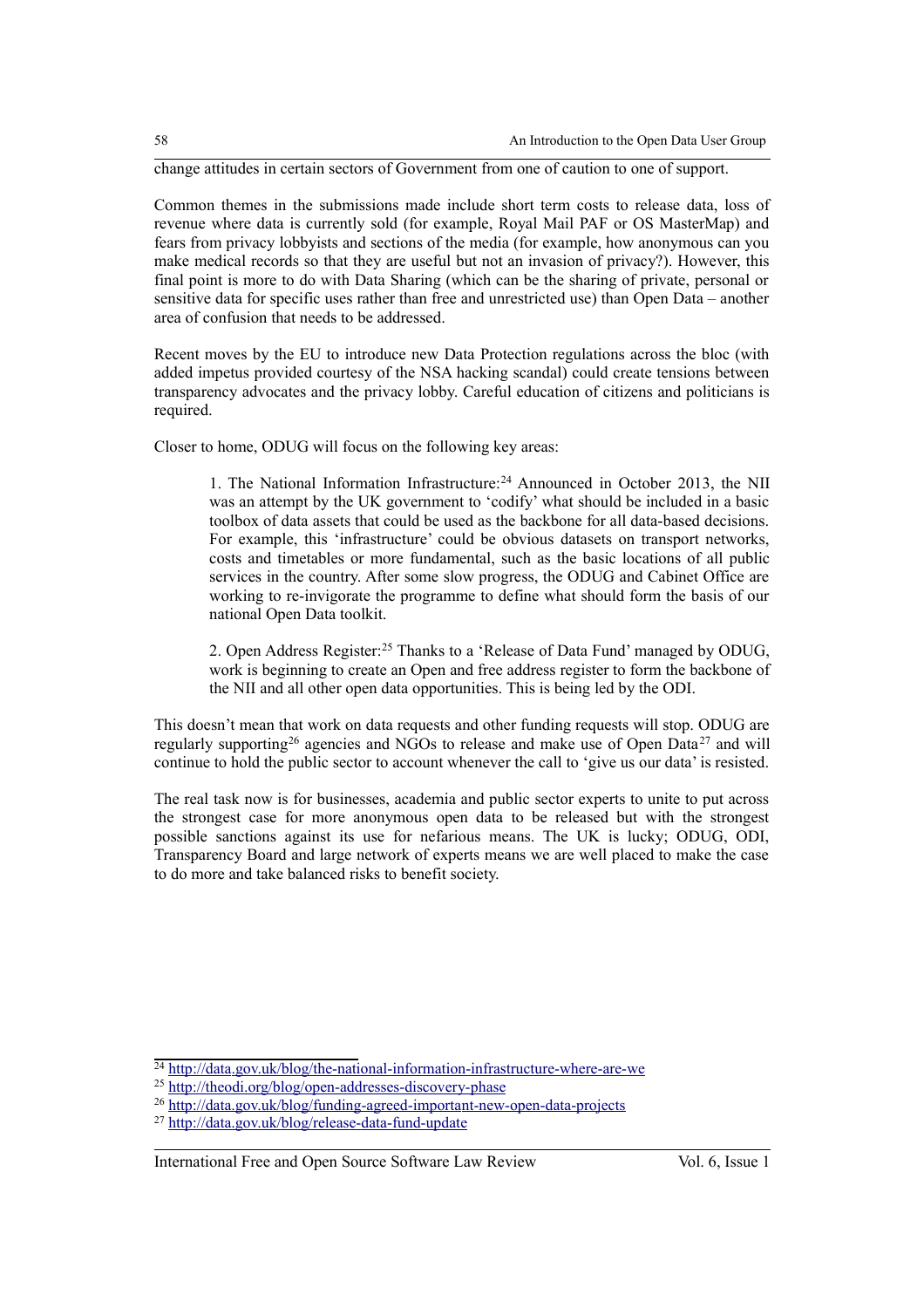## *About the author*

*Paul Malyon is a Product Manager for the global information services organisation, Experian. He is also a member of the Open Data User Group and is working to support businesses and society with the release of new sources of Open Data. He is a regular speaker on the topic and blogs at [http://dataisaproduct.blogspot.com](http://dataisaproduct.blogspot.com/)*